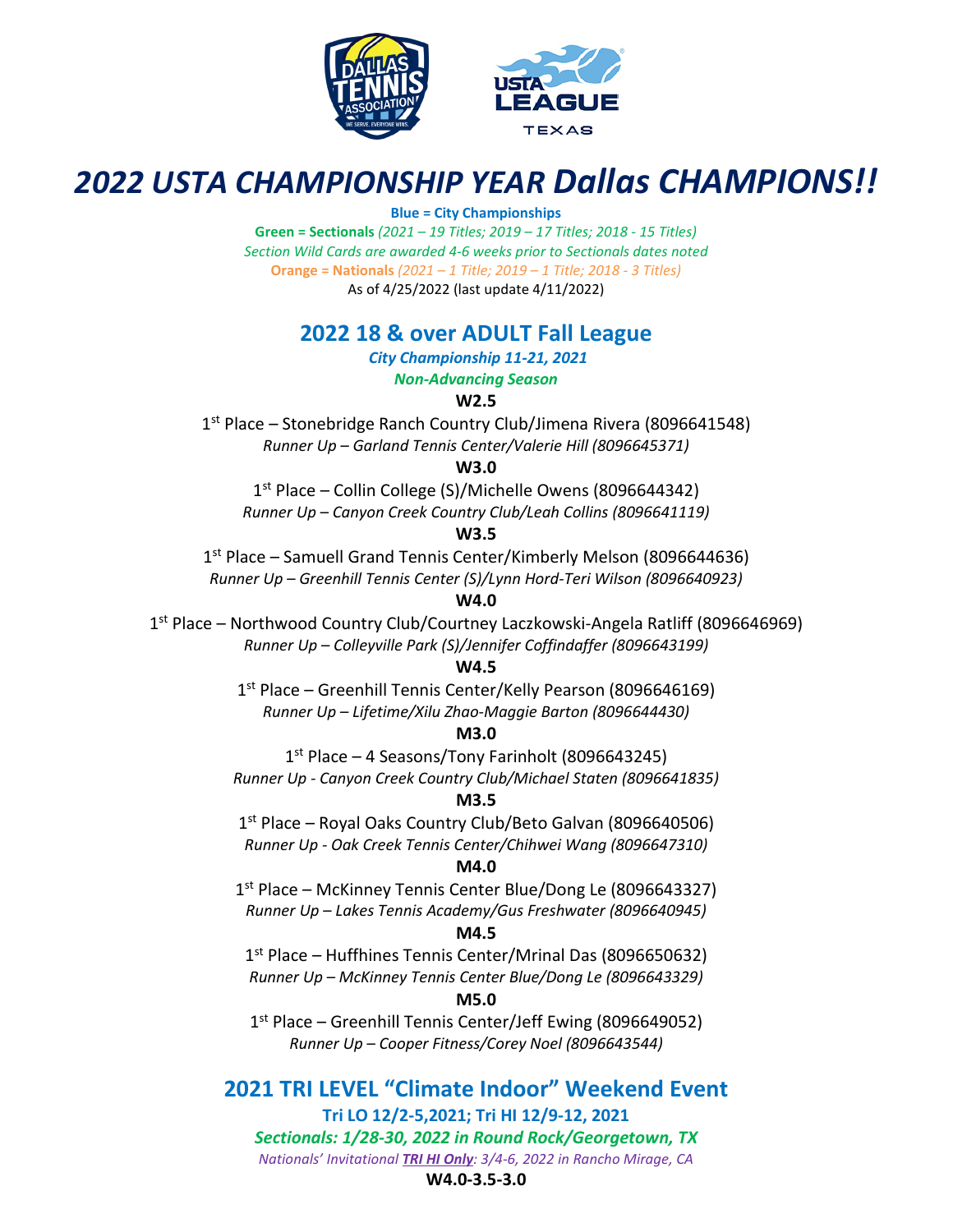$1<sup>st</sup>$  Place – Casey Carlson (8096666463) *Runner Up – Cheryl Bradley (8096666461)*

#### **W4.5-4.0-3.5**

 $1<sup>st</sup>$  Place – Bea Demel (8096666465) *Runner Up (Wild Card) – Jana Labra (8096666464)*

#### **M4.0-3.5-3.0**

 $1<sup>st</sup>$  Place – Chihwei Wang (8096666460) *Runner Up (Wild Card) – Raja Kanchi (8096666467)*

#### **M4.5-4.0-3.5**

1<sup>st</sup> Place –Dong Le Team "Thiem" (8096669304) *Runner Up – Dong Le Team "Cilic" (8096670074)*

### **2022 55 & over ADULT League**

#### *CITY CHAMPIONSHIP – W7.0 and M7.0 3/12-13, 2022; W8.0 and M8. 4/2-3, 2022*

#### *Sectionals – 5/20-22, 2022 in Dallas, Texas*

*Nationals:1*0/14-16, 2022 NTRP 7.0 in Orlando, FL; 10/21-23,2022 NTRP 8.0 in Scottsdale, AZ;10/28-30, 2022 NTRP 6.0 & 9.0 in

Orlando, FL

#### **W6.0**

1st Place – LB Houston Tennis Center/Peggy Brasko-Marlene Langlois (8096692852) *Runner Up – LB Houston Tennis Center/Gerry O'Brien (8096673115)*

#### **W7.0**

1st Place – Fretz Tennis Center/Jill Chris-Margaret (S- 8096679126) *Runner Up – Canyon Creek Country Club/Susan Hansen (8096672914)*

### **W8.0**

1st Place – Greenhill Tennis Center/Christina Perron (8096676299) *Runner Up – Greenhill Tennis Center/Trish Chandler (S-8096672803)*

### **W9.0**

1st Place – Greenhill Tennis Center/Lynn Mangus (S- 8096671684)

#### **M7.0**

1<sup>st</sup> Place – Huffhines Tennis Center/Keith Clark (8096673119) *Runner Up – Fretz Tennis Center/Rene Alzuro (8096671692)*

#### **M8.0**

1st Place – T Bar M Racquet Club/Art Anderson (8096672913) *Runner Up – Greenhill/Greg Ohl (8096673503)*

#### **M9.0**

1st Place – Fretz Tennis Center/ Tridib Goswami (8096671599) *Runner Up – Greenhill Tennis Center/Mark Sweeney (8096672776)*

### **2022 40 & over ADULT League**

### *City Championship 4/7-10, 2022*

*Sectionals: 6/3-5, 2022 in Houston, TX*

*Nationals: 10/7-9, 2022 NTRP 3.5 in Scottsdale, AZ and NTRP 4.0 in Tucson, AZ; 10/14-16, 2022 NTRP 4.5 in Tucson, AZ; 10/21-23, 2022 NTRP 3.0 in Surprise, AZ*

*Nationals Invitational - NTRP OPEN TBD*

### **W3.0**

1st Place – Dallas Athletic Club/Jennifer Wilson-Rita Kessler (8096671594) *Runner Up – Lakes Tennis Academy/Julie Colston (8096674509)*

#### **W3.5**

1<sup>st</sup> Place – Samuell Grand Tennis Center/Kimberly Melson (8096671714)

*Runner Up – Dallas Athletic Club/Yvette Freeman (8096671835)*

#### **W4.0**

1st Place – Episcopal School of Dallas/Anna Morway- Heather Dossett (S-8096675999) *Runner Up – Rockwall Golf and Athletic Club/Jen Hill (8096673332)*